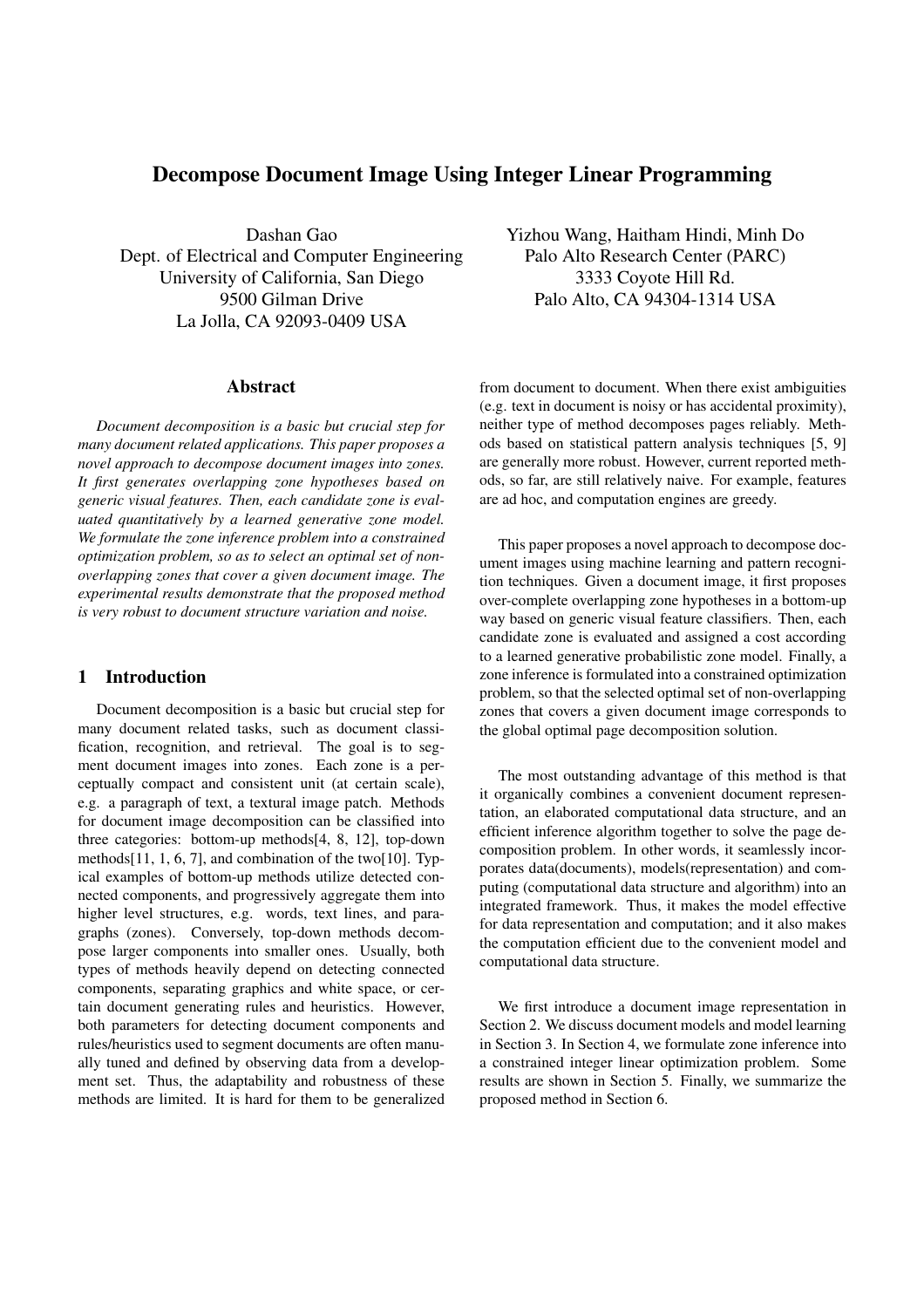# 2 Document Image Representation

We represent a document image by a 2-layer model. The first layer is *primitive layer*. Given a document image I, we apply standard techniques, such as [13], to detect "words" as atomic primitives, and connect these words into a wordgraph, denoted as  $G_w$ .

$$
G_w = ,
$$

where  $V = \{v_i; i = 1, \dots, N_w\}$ , each "word" is a graph node v.  $N_w$  is the number of "words" in a document. The edge set,  $E = \{ (e = (i, j), w_{ij}) : v_i, v_j \in V, w_{ij} \in \mathbb{R} \},\$ tells the neighborhood relation of pairs of "words." Each edge is associated with a weight,  $w_{ij}$ , representing bounding force between a pair of "words."

Note that these detected "words" need not to be legitimated words, a fraction of word or an image patch is fine. The only purpose of this step is to reduce the image representation from pixels to a compact atomic "word" representation for the sake of computational efficiency.

The second layer is *layout layer*, where the detected "words" are grouped into *zones* and form a zone-map, denoted as Z.

$$
Z = (N_z, \{z_j : j = 1, \dots, N_z\}),\tag{1}
$$

where  $N_z$  is the number of zones. Each zone is defined as

$$
z_j = (\{c_i^{(j)} : i = 1, \dots, n_{cj}\}, \{v_k^{(j)} : k = 1, \dots, n_{wj}\}), \tag{2}
$$

which is a polygon representation;  $c_i^{(j)}$  is a corner of a zone bounding polygon.  $n_{ci}$  is the number of vertices/corners of zone-j's bounding polygon.  $n_{wj}$  is the number of "words" comprising zone-j.

Most conventional zoning algorithms heavily depend on connected component and white-space analysis, which involve *ad hoc* parameter tuning and rigid rule based reasoning. Consequently, the adaptability and robustness of the algorithms are limited. However, our zone representation is based on corners, which is a well-known generic low-level robust visual feature, and it is independent of language. As corner detection is invariant to rotation, our method tolerates page skew. (Corners of the textural image bounding polygon is still obtained by connected component analysis.) Note that the zone's polygon representation is not necessarily a rectangle. Compared with other work, our method is more robust and more generalizable to different document images, where there exist large variations across different document genres(Fig.3).

From generative model point of view, we have the following causal dependence  $Z \to G_w$ . We integrate the two layers into a joint probability of  $G_w$  (derived from an input document image  $I$ ) and the hidden representation  $Z$ :

$$
p(G_w, Z) = p(G_w|Z)p(Z),\tag{3}
$$

where  $p(G_w|Z)$  is a generic zone likelihood model, and  $p(Z)$  is a prior model for zone relations.

# 3 Models and Learning

We first discuss features and data preparation for models and learning.

# 3.1 Features

Generic visual features In this project, we adopt 21 Harr-like filters to extract features from document images. These 21 filters are derived from 5 prototype Harr-filters (including a horizontal step edge, a vertical step edge, a horizontal bar(ridge), a vertical bar, and a diagonal blocks) by varying their size and scale. These features are generic and important visual features, and the filter responses can be computed in constant time at any scale and location using integral images.

"Word" related features "Word" related features are very important and convenient features for document analysis. In this project, we identified six types of generic and low-level such features on word-graph  $q$ , denoted as  $f_w^{(0)}(g), \dots, f_w^{(5)}(g)$ . For example, there are features measuring compactness of a zone, "word" height consistency in a zone, and average edge-weight cut by zone bounding box borders. Due to space limit, please refer to our technical report at PARC for details.

### 3.2 Data preparation

#### 3.2.1 Generating word-graph – the primitive layer

Given a document image we first compute a word-graph  $G_w$ using a neighbor finding algorithm based on Voronoi tessellation algorithm $[8]$ (Fig.1.(a)). Then, we compute edge weights, which tell how likely a pair of connected words belongs to the same zone. The edge weights are posterior probabilities returned by an edge classifier discussed below.

Learning word-graph edge classifier We adopt Support Vector Machines (SVM) to learn a binary classifier to assign weights to word-graph edges. Given a number of Voronoi word-graphs derived from training images, we learn the SVM edge classifier as follows:

- 1. Data Preparation: We manually label zone bounding boxes on the training word-graphs. Positive edge samples are the edges within zone bounding boxes; negative samples are those cut by bounding box borders.
- 2. Feature Extraction: We extract a 22-dimensional feature vector including a feature accounting height difference of a pair of "words", and 21 Harr-like filter responses (described above) from an image patch. The image patch is cut from  $I$  centering at the mid-point of an edge, and its size is twice large of the union of the two "words" bounding boxes.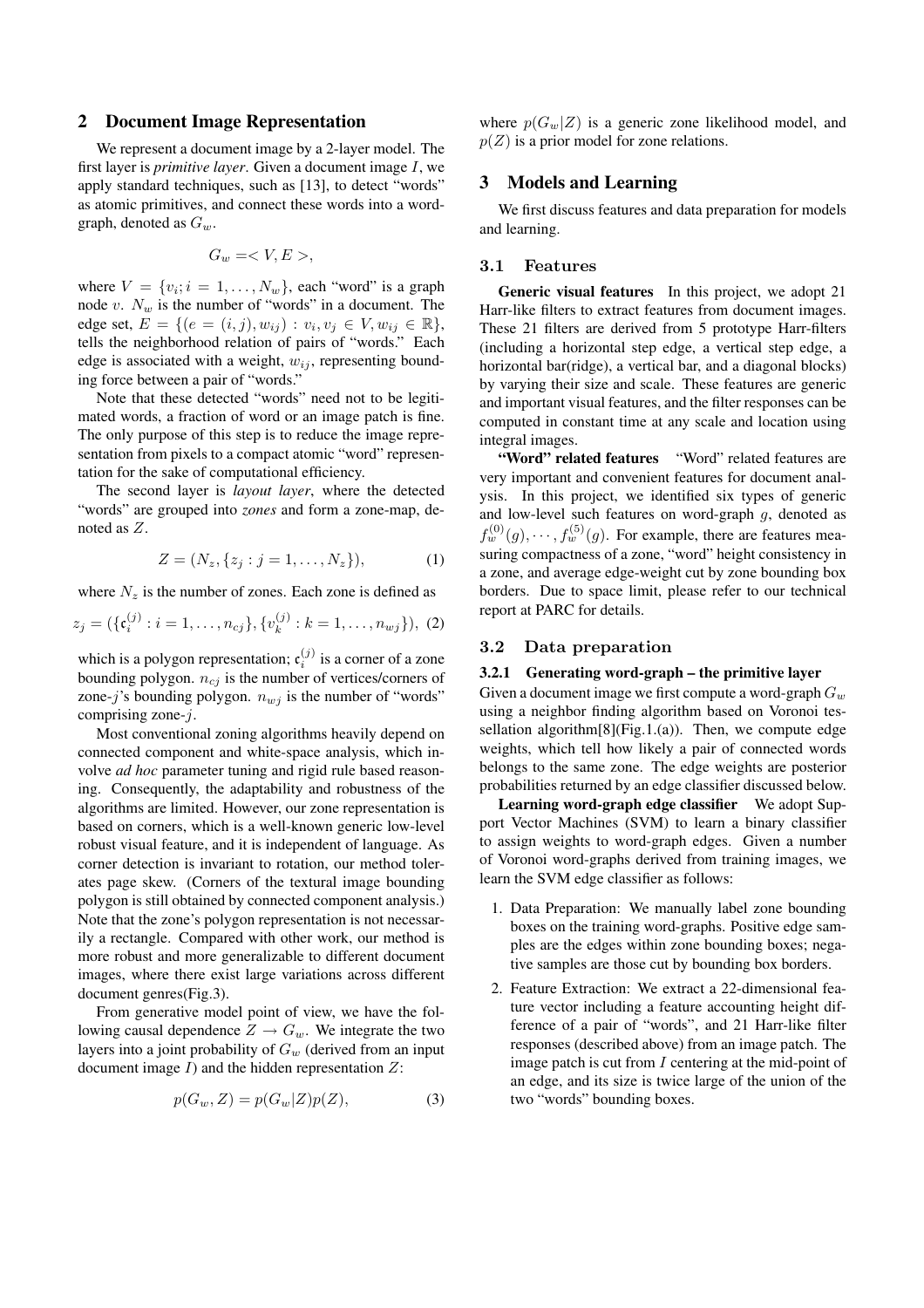

**Figure 1. (a) A Voronoi word-graph. (b) The same word-graph after prune edges whose weighs are less than 0.5 assigned by an edge classifier.**

3. SVM Training: We train a LibSVM[2] classifier on the extracted feature vectors.

Fig.1.(b) shows a word-graph after pruning edges whose weighs are less than 0.5 assigned by the SVM edge classifier. Note that as the connection of a pair of "words" is computed based on generic features, the measure is more robust than pre-defined adhoc heuristic rules.

#### 3.2.2 Generating zone hypotheses

In Eqn.2, the zone representation is a generic polygon. In this paper, we demonstrate the power of the representation by simply using rectangles for zones without losing much generality due to the data set. Thus, Eqn.2 is reduced to  $z_j=(\mathfrak{c}_{ul},\mathfrak{c}_{lr},\{v_k^{(j)}\})$  $k_k^{(j)}$  :  $k = 1, \ldots, n_{wj}$ }, where  $\mathfrak{c}_{ul}$  and  $\mathfrak{c}_{lr}$ are upper-left and lower-right corners of a zone bounding box.

In order to propose candidate zones efficiently, we train two classifiers, which detect upper-left and lower-right corners in document images, as follows:

- 1. Data Preparation: We obtain positive samples of zones' upper-left and lower-right corners using the labeled zones' corners in training word-graphs; Negative samples are collected by randomly selecting "word" bounding boxes' corners, which are not the corners of labeled zones.
- 2. Feature Extraction: We extract a 21-dimension generic visual feature vector (described above) from an image patch, which is cut from I centering at an upper-left or lower-right corner, and its size is  $400 \times 400$  pixels.
- 3. SVM Training: We train LibSVM corner classifiers on the extracted feature vectors.

We augment the corner set by including bounding box corners of word-graph connected components in order not to



**Figure 2. (a) Detected corners. (b) Proposed top candidate zones.**

miss any possible corners. Fig.2.(a) shows detected zone corners. We propose all possible candidate zones by pairing all the detected upper-left with all lower-right corners. Fig.2.(b) shows top 51 candidate zones with least costs proposed by this method. For the sake of computation efficiency, the rest of zones with higher costs are discarded. The zone costs are assigned by a learned generative zone model introduced below.

#### 3.3 A likelihood model for zones

This section discusses a generic zone model, which is used to assign costs to candidate zones.

In Eqn.3,  $p(G_w|Z)$  can be factorized into

$$
p(G_w|Z) = p(g_{\bar{w}}) \prod_{i=1}^{N_z} p(g_i|z_i),
$$

where  $g_{\overline{w}}$  is sub-graphs of "words" not covered by any zone.  $p(g_{\overline{w}}) = \exp(-|g_{\overline{w}}|)$ , and | · | denotes the cardinality function.  $g_i$  is sub-word-graph(s) subsumed in zone-*i*, and  $p(g_i|z_i)$  is a generative model for zones.

Intuitively,  $p(g|z)$  governs how "words" are organized in zones in term of the features  $f_w^{(j)}(\cdot)$  described in Section.3.1. We want to construct a probabilistic model  $p$ on word-sub-graphs, such that the expected value of each feature is the same as its average on the observed feature extracted from training data. That is, given  $n$  labeled zones,

$$
E_j[f_w^{(j)}(g|z)] = \sum_{i=1}^n p(g_i|z_i) f_w^{(j)}(g_i|z_i)
$$
  
= 
$$
\frac{1}{n} \sum_{i=1}^n f_w^{(j)}(g_i|z_i) = \mu_j, \quad j = 0, ..., 5.
$$

The observed feature statistics serve as constraints. Thus, based on *maximum entropy* principle, the likelihood model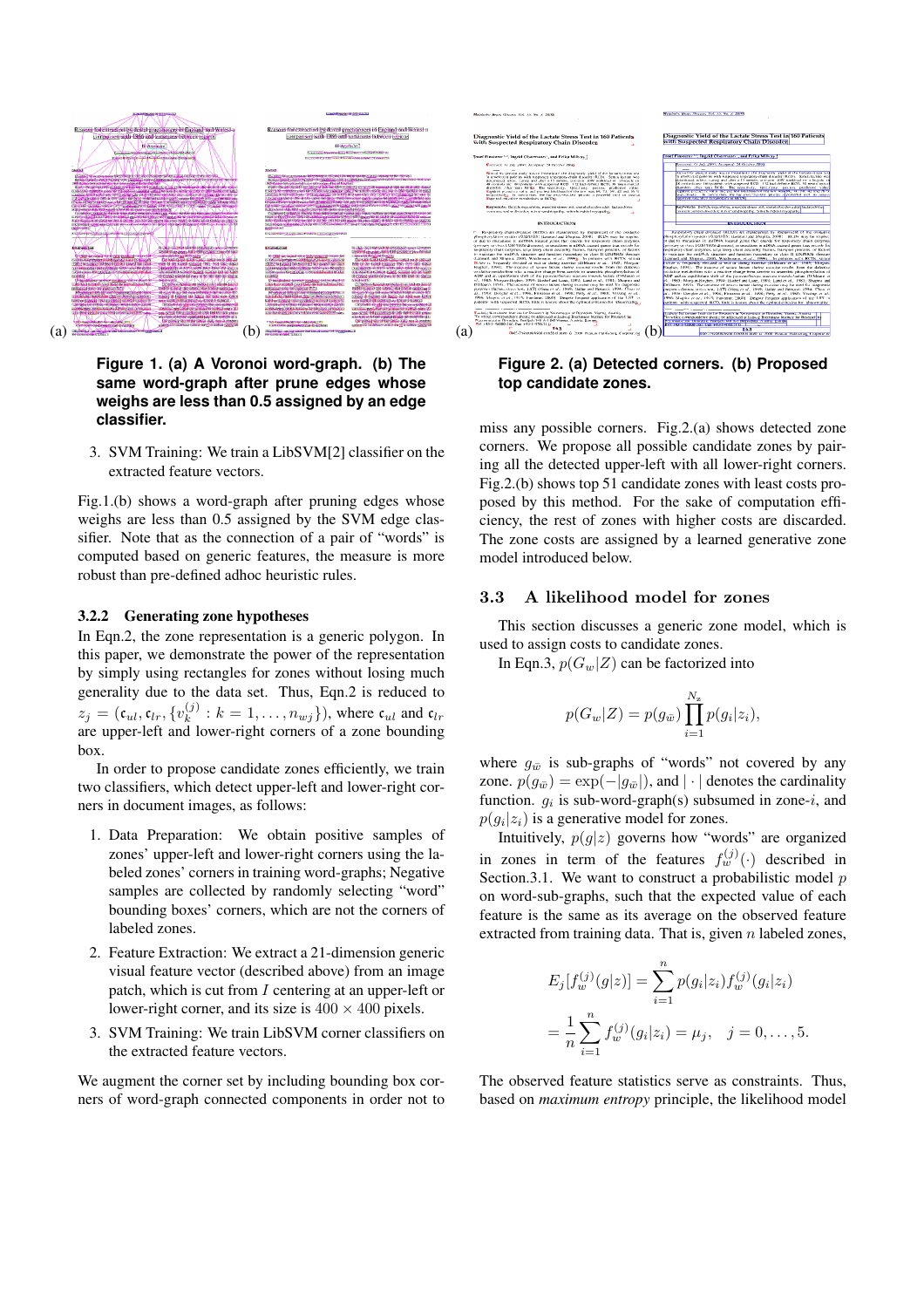for zones is derived as

$$
p(g|z) = c \exp\{-\sum_{j=0}^{5} \lambda_j f_w^{(j)}(g|z)\},\tag{4}
$$

where  $\lambda$ 's are Lagrange multipliers or, in this case, feature weights to be estimated. c is the normalizing constant. Note that as the features  $f_w^{(2)}$ ,  $f_w^{(3)}$ ,  $f_w^{(4)}$  are "context sensitive," the zone model encode certain amount of context information.

In Eqn.4, generally, there is no closed form *Maximum Likelihood Estimation* (MLE) solution for  $(\lambda_0, \dots, \lambda_5)$ . We adopt a numerical method called *Generalized Iterative Scaling* (GIS) proposed by [3] to solve them iteratively.

# 3.4 A prior model for zone-map

The prior model of zone-maps governs not only each zone's shape, but also spatial distribution of zones in a page, e.g. similarity, proximity, symmetry. It is characterized by a statistical ensemble called *Gestalt ensemble* for various Gestalt patterns[14]. The model makes zone evaluation context sensitive. However, learning such a prior model is very expensive. In this project, we take advantage of the specificity of the document set by simply enforcing that each zone is a rectangle and there is no overlap between any each zone is a rectangle and there is no overlap between any<br>two zones, such that  $p({z_1, ..., z_{N_z}}) = \prod_{i \neq j} \delta(z_i \cap z_j)$ , where  $\delta(\cdot)$  is the Dirac delta function. Thus,

$$
p(Z) = p(N_z) \Pi_{i \neq j} \delta(z_i \cap z_j), \tag{5}
$$

where  $p(N_z)$  is a prior knowledge on zone cardinality, which we assume a uniform distribution.

In summary, the joint probability of a word-graph  $G_w$ and zone partition  $Z$  is

$$
p(G_w, Z) = p(G_w|Z)p(Z)
$$
  
=  $p(g_{\bar{w}})\{\Pi_{i=1}^{N_z}p(g_i|z_i)\}p(N_z)\Pi_{i \neq j}\delta(z_i \cap z_j)$  (6)

# 4 Zone Inference

Document image decomposition can be formulated into a Maximum A Posteriori (MAP) zone inference problem  $(p(Z|G_w))$ . However, to find the global optimal solution in this high dimensional space can be very expensive. In this paper, we propose a novel approach, which converts this challenging statistical inference problem into an optimal set selection problem by turning learned data statistics into costs and constraints. By solving it, we find the global optimal page decomposition solution.

# 4.1 Generating costs and constraints from learned statistics

Instead of assigning costs and defining constraints in an *ad hoc* way, we derive them based on learned probabilistic models as follows: 1) We convert a probability  $0 < P(\cdot) <$ 1 to a cost as

$$
c(\cdot) = \rho(-\log P(\cdot)),\tag{7}
$$

where  $\rho(x)$  is a robust function. 2) When  $P(\cdot) = 0$  or  $P(\cdot) = 1$ , there generates a binary constraint for that event. As the result, in this project, we have the following costs and constraints generated from the learned models: 1) individual cost for each zone, 2) a binary constraint that selected zones cover all "words" in a page, and 3) a binary constraint of no overlap between any pair of zones.

#### 4.2 Integer linear programming

After candidate zones are proposed, page decomposition becomes an optimal set selection problem, which can be formulated as binary integer programming(*ILP*) problem. Suppose that there are  $n$  candidate zones, we introduce a binary variable vector  $\mathbf{x} = (x_1, \dots, x_n)$ , where  $x_i = 1$ means zone-i is selected; 0, otherwise. Any specific choice of 0's or 1's for the components of x corresponds to selecting a particular subset of the candidate zones. Then, we define our cost functions and constraints as:

• total zone cost:

$$
C_z(\mathbf{x}) = \mathbf{c}_z^T \mathbf{x},\tag{8}
$$

where  $\mathbf{c}_z = (c_{z1}, \dots, c_{zn})^T$  is the vector of individual zone costs, which is computed only once by Eqn.4 & Eqn.7 immediately after candidate zones are proposed.

• word covering constraint: Given a  $N_w$ -word page,

$$
\mathbf{n}_{wz}^T \mathbf{x} = N_w, \; \mathbf{n}_{wz} = (n_{w1}, \dots, n_{wn})^T, \quad (9)
$$

where  $n_{wi}$  is the number of words subsumed in candidate zone-i.

• non-overlap constraint: To encode zones' nonoverlapping constraint, we create a convenient data structure, a matrix  $A<sub>o</sub>$ , which is easily generated as follows: for each pair of overlapping zones, say zonei and zone-j, we enforce a constraint:  $x_i + x_j \leq 1$ , which means there at most one of them can be chosen. We add a  $1 \times n$  row vector to  $A_0$ , each entry of which is 0, except for 1's at the *i*th and *j*th locations. With this data structure, the constraints are written compactly as

$$
A_o \mathbf{x} \le \mathbf{1}.\tag{10}
$$

where 1 is a vector of all 1's of appropriate size.

Now our goal of page decomposition can be written as

minimize 
$$
\mathbf{c}_z^T \mathbf{x}
$$
  
\nsuch that  $A_o \mathbf{x} \le \mathbf{1}$   
\n $\mathbf{n}_{wz}^T \mathbf{x} = N_w$   
\n $x_i \in \{0, 1\}$  (11)

This is an integer linear programming formulation can be passed to any standard ILP solver, such as CPLEX.